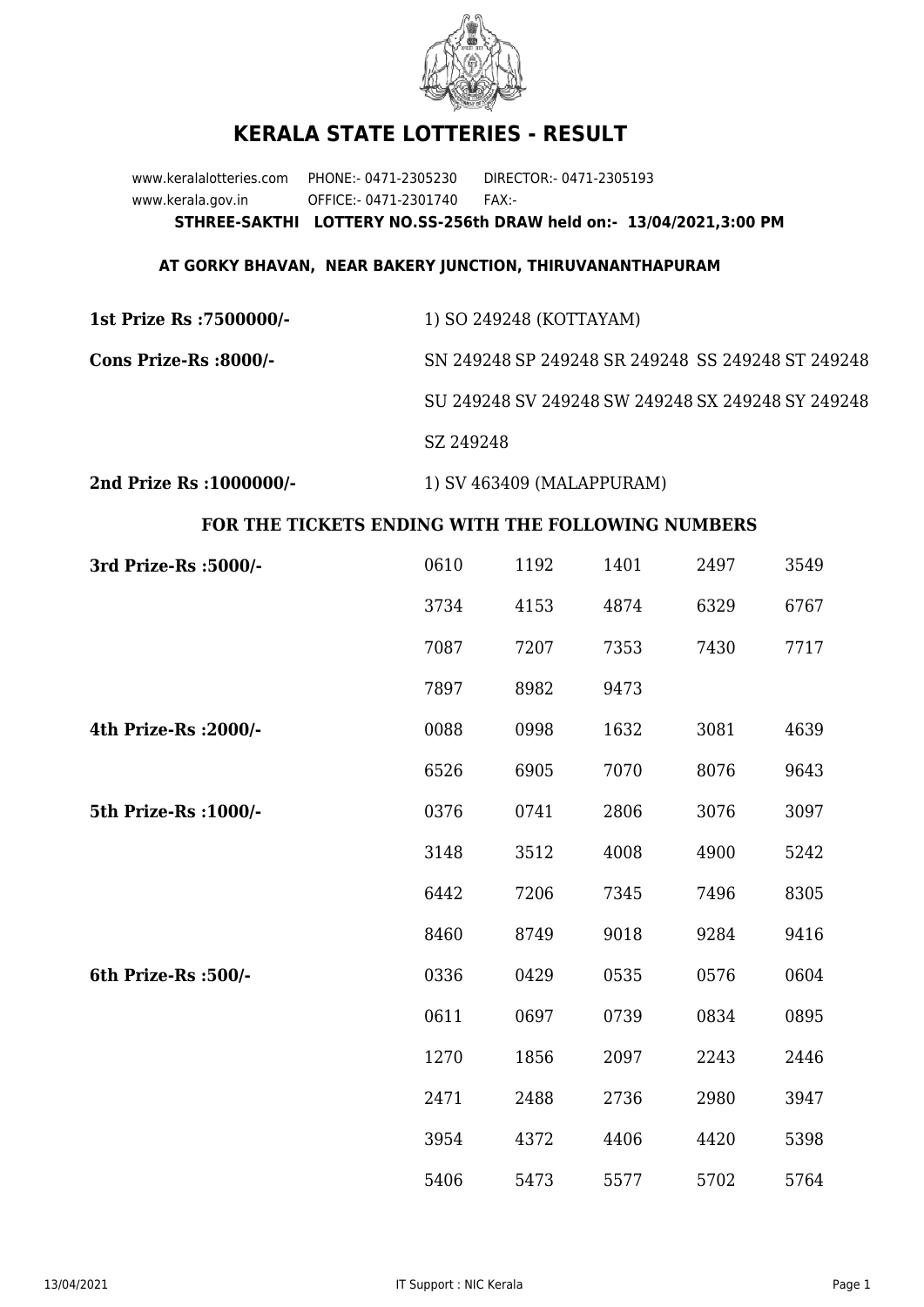|                      | 5861 | 5891 | 6762 | 7060 | 7308 |
|----------------------|------|------|------|------|------|
|                      | 7492 | 7627 | 7895 | 8018 | 8246 |
|                      | 8601 | 8815 | 8925 | 9177 | 9295 |
|                      | 9333 | 9353 | 9408 | 9466 | 9617 |
|                      | 9628 | 9995 |      |      |      |
| 7th Prize-Rs : 200/- | 0277 | 0532 | 0587 | 0589 | 0688 |
|                      | 0775 | 0862 | 0865 | 1211 | 1294 |
|                      | 1506 | 1598 | 1925 | 2245 | 2332 |
|                      | 2591 | 2691 | 3058 | 3247 | 4265 |
|                      | 4307 | 4317 | 5217 | 5300 | 6475 |
|                      | 6774 | 7116 | 7363 | 7768 | 8170 |
|                      | 8313 | 8494 | 8551 | 8559 | 8664 |
|                      | 8691 | 9131 | 9340 | 9415 | 9698 |
|                      | 9735 | 9749 | 9849 | 9892 | 9940 |
| 8th Prize-Rs : 100/- | 0033 | 0055 | 0101 | 0146 | 0182 |
|                      | 0213 | 0303 | 0379 | 0397 | 0444 |
|                      | 0612 | 0680 | 0776 | 0787 | 0934 |
|                      | 0991 | 1280 | 1478 | 1508 | 1752 |
|                      | 1905 | 1965 | 2258 | 2273 | 2309 |
|                      | 2442 | 2454 | 2499 | 2649 | 2661 |
|                      | 2678 | 2737 | 2811 | 2921 | 3067 |
|                      | 3127 | 3219 | 3320 | 3357 | 3372 |
|                      | 3514 | 3593 | 3594 | 3802 | 3804 |
|                      | 3823 | 3848 | 3999 | 4043 | 4054 |
|                      | 4077 | 4233 | 4331 | 4550 | 4586 |
|                      | 4597 | 4612 | 5129 | 5133 | 5197 |
|                      | 5246 | 5385 | 5433 | 5469 | 5519 |
|                      | 5643 | 5740 | 5949 | 6176 | 6262 |
|                      | 6301 | 6547 | 6700 | 6705 | 6711 |